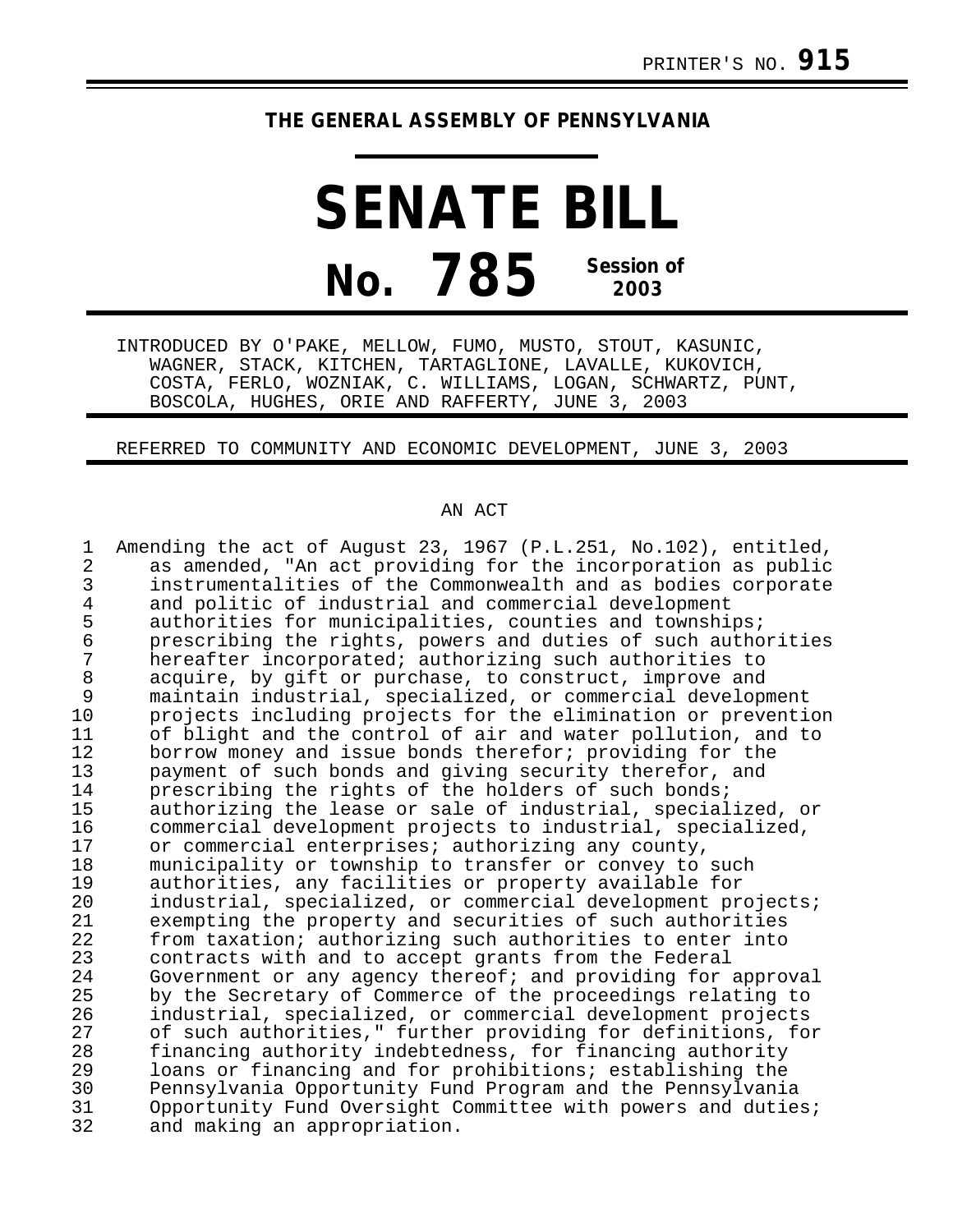1 The General Assembly of the Commonwealth of Pennsylvania 2 hereby enacts as follows: 3 Section 1. The definitions of "department" and "secretary" 4 in section 3 of the act of August 23, 1967 (P.L.251, No.102), 5 known as the Economic Development Financing Law, are amended and 6 the section is amended by adding definitions to read: 7 Section 3. Definitions.--As used in this act: 8 \* \* \* 9 "Department" means the Department of [Commerce] Community and 10 Economic Development of the Commonwealth. 11 \* \* \* 12 · <u>"Oversight committee" means the Pennsylvania Opportunity Fund</u> 13 Oversight Committee established in section 15.4.  $14$  \* \* \* 15 "Program" means the Pennsylvania Opportunity Fund Program 16 established in section 15.3. 17 \* \* \* 18 "Secretary" means the Secretary of [Commerce] Community and 19 Economic Development of the Commonwealth. 20 \* \* \* 21 Section 2. Sections 6.3(a), 6.4 and 15.2(a) of the act, 22 amended or added December 17, 1993 (P.L.490, No.74), are amended 23 to read: 24 Section 6.3. Financing Authority Indebtedness.--(a) The 25 financing authority shall have the power and is hereby 26 authorized to issue its limited obligation revenue bonds and 27 other types of financing as in the judgment of the financing 28 authority shall be necessary to provide sufficient funds for any 29 related or unrelated projects: (i) provided that the issuance by 30 the financing authority of taxable or tax-exempt bonds on behalf 20030S0785B0915 - 2 -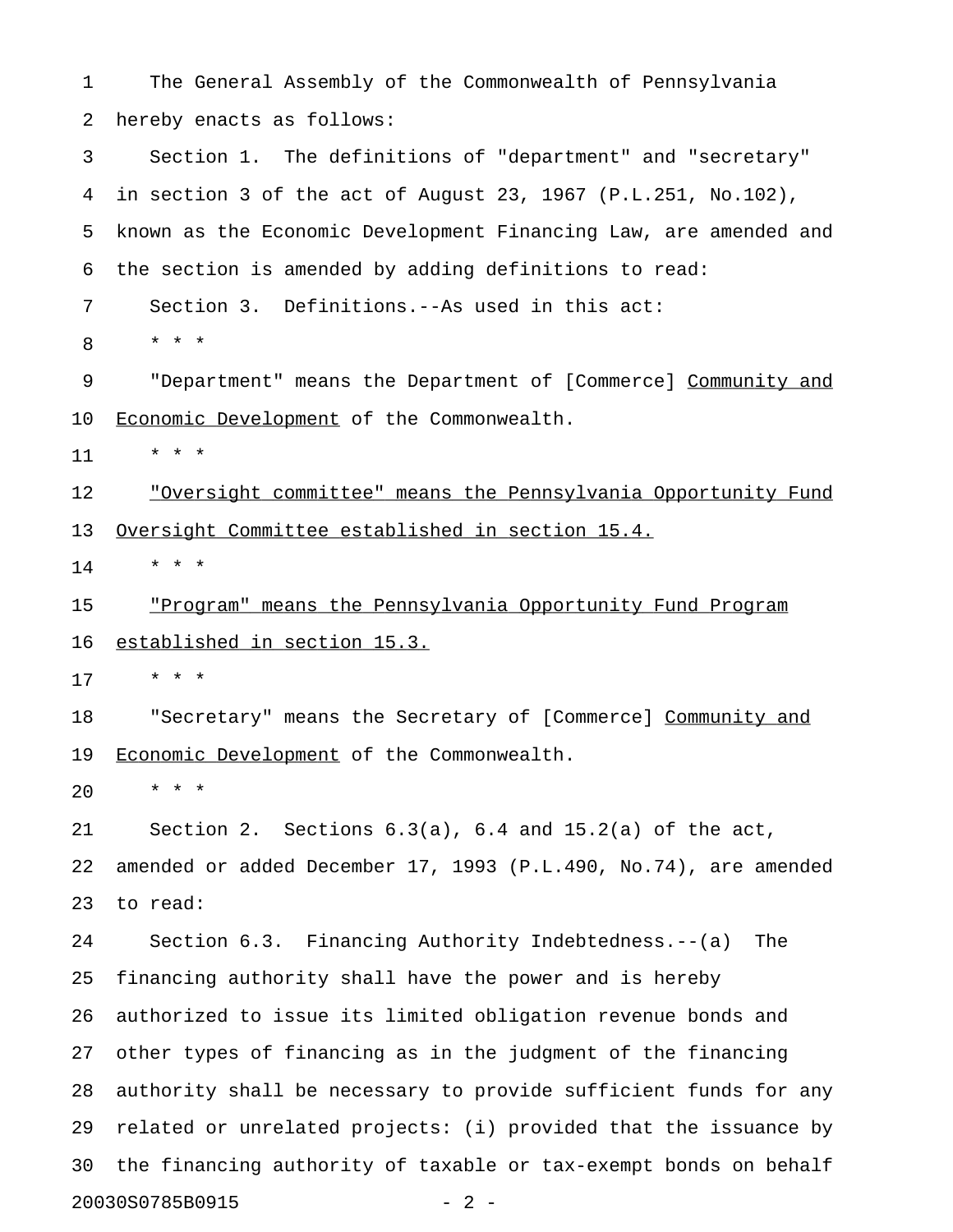1 of projects comprising industrial facilities, commercial 2 facilities, pollution control facilities, energy conversion 3 facilities, energy producing facilities and disaster relief 4 project facilities other than projects to be funded by the 5 oversight committee shall have been authorized by an industrial 6 and commercial development authority or a group of industrial 7 and commercial development authorities or by an industrial 8 development agency or a group of industrial and development 9 agencies; (ii) further provided that the financing authority may 10 issue taxable or tax-exempt bonds on behalf of interagency 11 projects other than projects to be funded by the oversight 12 committee only if the applicant has first applied to the 13 Pennsylvania Infrastructure Investment Authority for financing 14 under the provisions of the act of March 1, 1988 (P.L.82, 15 No.16), known as the "Pennsylvania Infrastructure Investment 16 Authority Act," and the Pennsylvania Infrastructure Investment 17 Authority in writing refers the applicant to the financing 18 authority to finance all or part of the interagency project in 19 accordance with this act; and (iii) further provided that the 20 issuance by the financing authority of taxable or tax-exempt 21 bonds for a public facility other than interagency projects and 22 projects for roads and transportation facilities and 23 transportation systems of every kind and projects to be funded 24 by the oversight committee shall have been authorized by a 25 municipality, municipal authority or Commonwealth agency and 26 only if both the applicant and the financing authority have 27 determined that the cost of obtaining the financing for the 28 public facility will be reduced through the issuance of bonds 29 through the financing authority. For purposes of the 30 determination required in this subsection, any financing for a 20030S0785B0915 - 3 -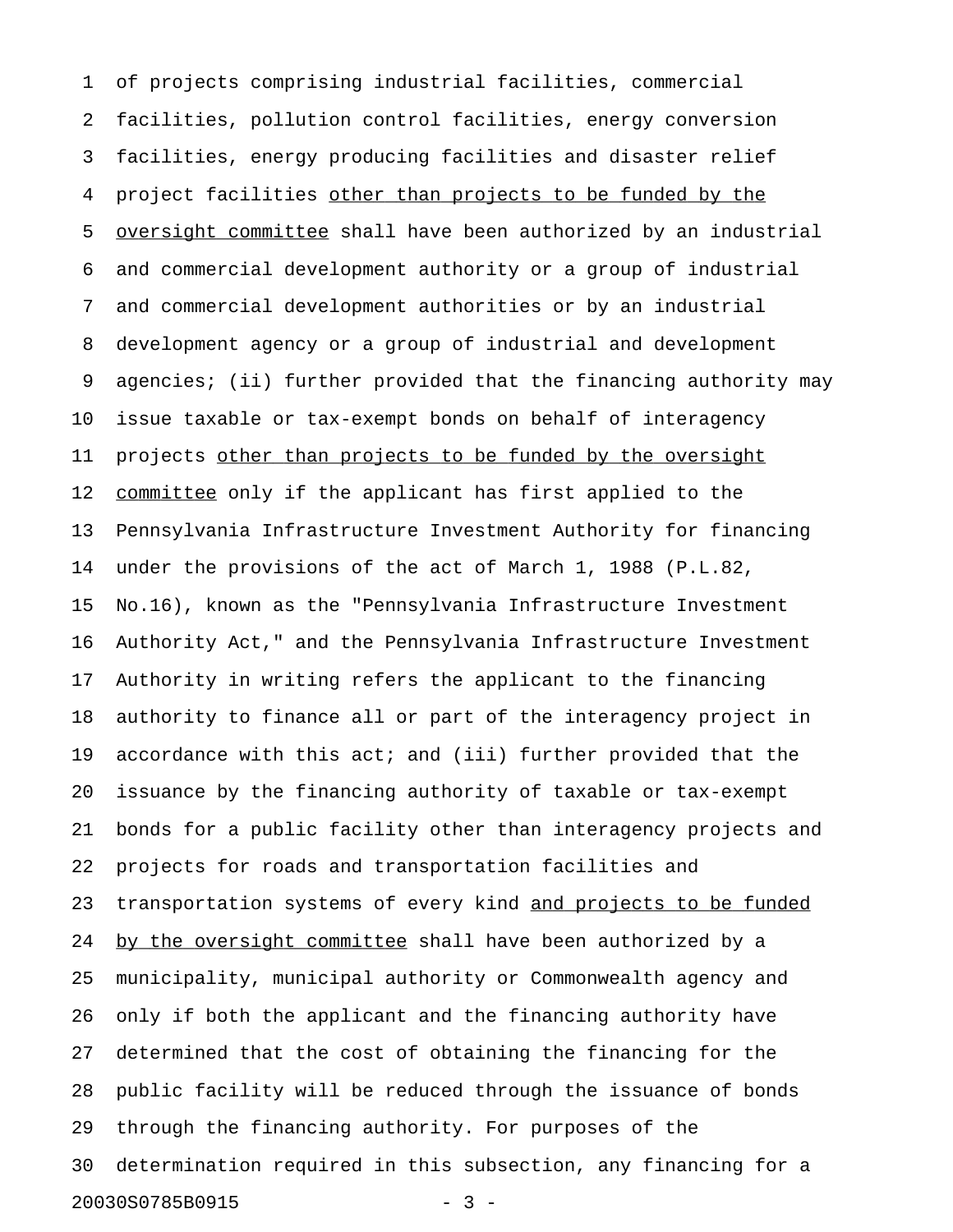1 public facility that the financing authority reasonably believes 2 could have received a rating of "A" or better from either 3 Moody's Investors Service or Standard & Poor's Corporation shall 4 be presumed not to be eligible for financing by the financing 5 authority. The financing authority is authorized and empowered 6 to use the proceeds of any bonds issued for the making of loans, 7 purchasing loans, mortgages, security interests or loan 8 participations and paying all incidental expenses in connection 9 therewith, paying expenses of authorizing and issuing the bonds, 10 paying interest on the bonds until revenues thereof are 11 available in sufficient amounts and funding the reserves as the 12 financing authority deems necessary and desirable.

13 \* \* \*

14 Section 6.4. Financing Authority [Loans] Financing.--(a) 15 The financing authority shall ascertain to its satisfaction 16 that:

17 (1) Firm commitments satisfactory to the financing authority 18 have been obtained from responsible financial sources, which may 19 include a Federal agency, project applicant or the project user, 20 for the portion of project costs in excess of any loan or other 21 financing requested from the financing authority.

22 (2) [A] Except for projects to be funded by the oversight 23 committee, a firm commitment satisfactory to the financing 24 authority from the project applicant or project user has been 25 obtained to lease or use the project after acquisition is 26 completed.

27 (3) The project user may reasonably be expected to comply 28 with the terms of such lease or use.

29 (4) The project complies with all rules and regulations of 30 the financing authority, if any.

20030S0785B0915 - 4 -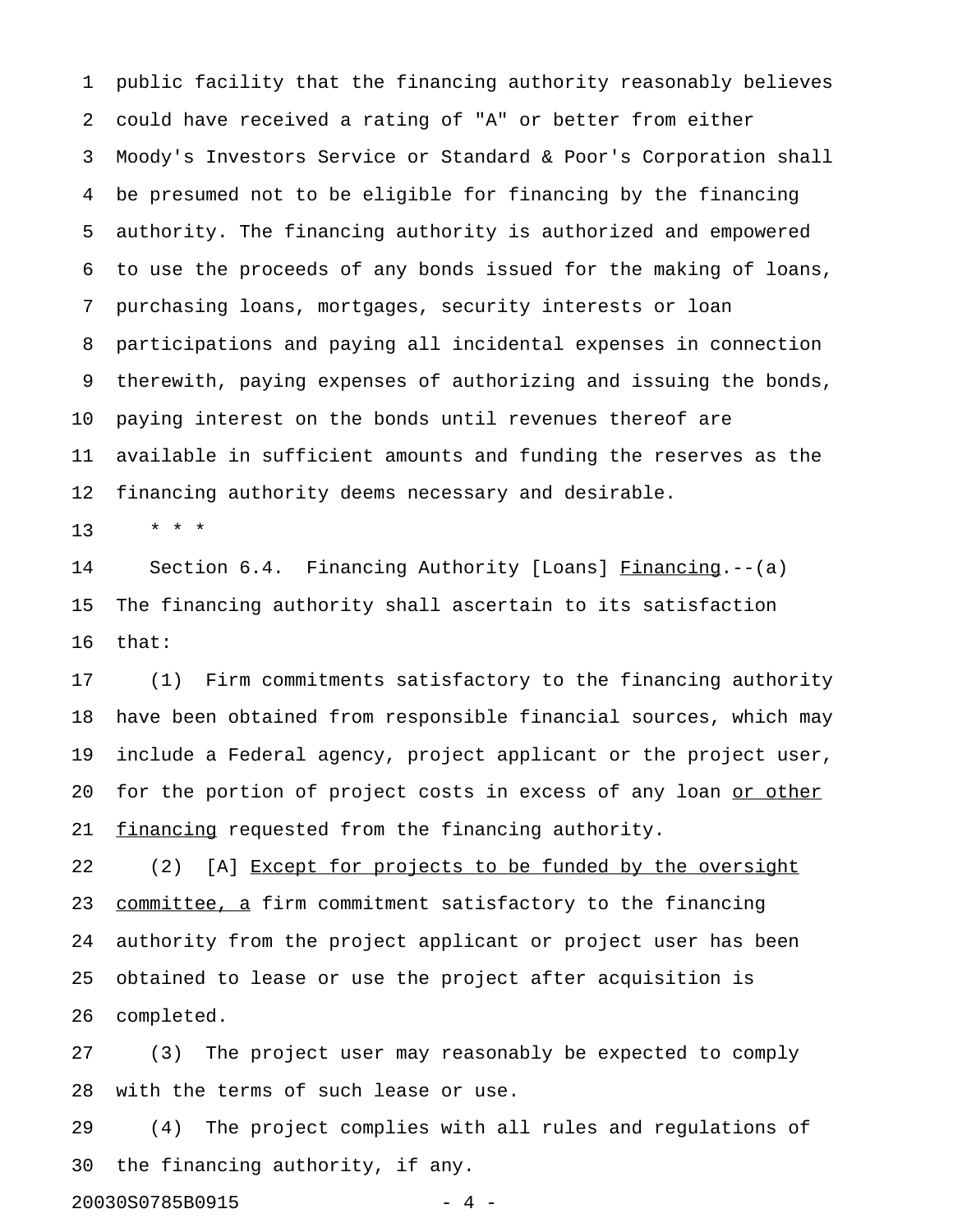1 (b) In addition to other provisions of this section limiting 2 the power of the financing authority to make loans or provide 3 other financing in respect to a particular project, no funds of 4 the financing authority shall be used in respect of any project 5 if the financing authority would be required to operate, service 6 or maintain the project pursuant to any lease or other agreement 7 except upon foreclosure or except upon the occurrence of a 8 default in the payment or terms of any loan made. Nothing shall 9 prevent the financing authority from transferring such property 10 to the project applicant, project user or either of their 11 designees at the end of the term of such financing. 12 Section 15.2. Prohibition.--(a) Except as provided herein, 13 no Commonwealth agency under the control of the executive branch 14 shall be a project applicant under this act, except that the 15 department may be a project applicant for projects funded by the 16 oversight committee. [Operating expenses of any Commonwealth 17 agency under the control of the executive branch are not an 18 eligible project cost.]

19 \* \* \*

20 Section 3. The act is amended by adding sections to read: 21 Section 15.3. Pennsylvania Opportunity Fund Program.--There 22 is hereby established within the financing authority a program 23 to be known as the Pennsylvania Opportunity Fund Program, to be 24 administered in accordance with this act.

25 Section 15.4. Pennsylvania Opportunity Fund Oversight

26 Committee.--(a) There is hereby established a committee of the

27 financing board consisting of not more than 13 members which

28 shall have the delegated powers of the financing authority to

29 operate the program. The committee shall consist of the

30 following: \_\_\_\_\_\_\_\_\_\_

20030S0785B0915 - 5 -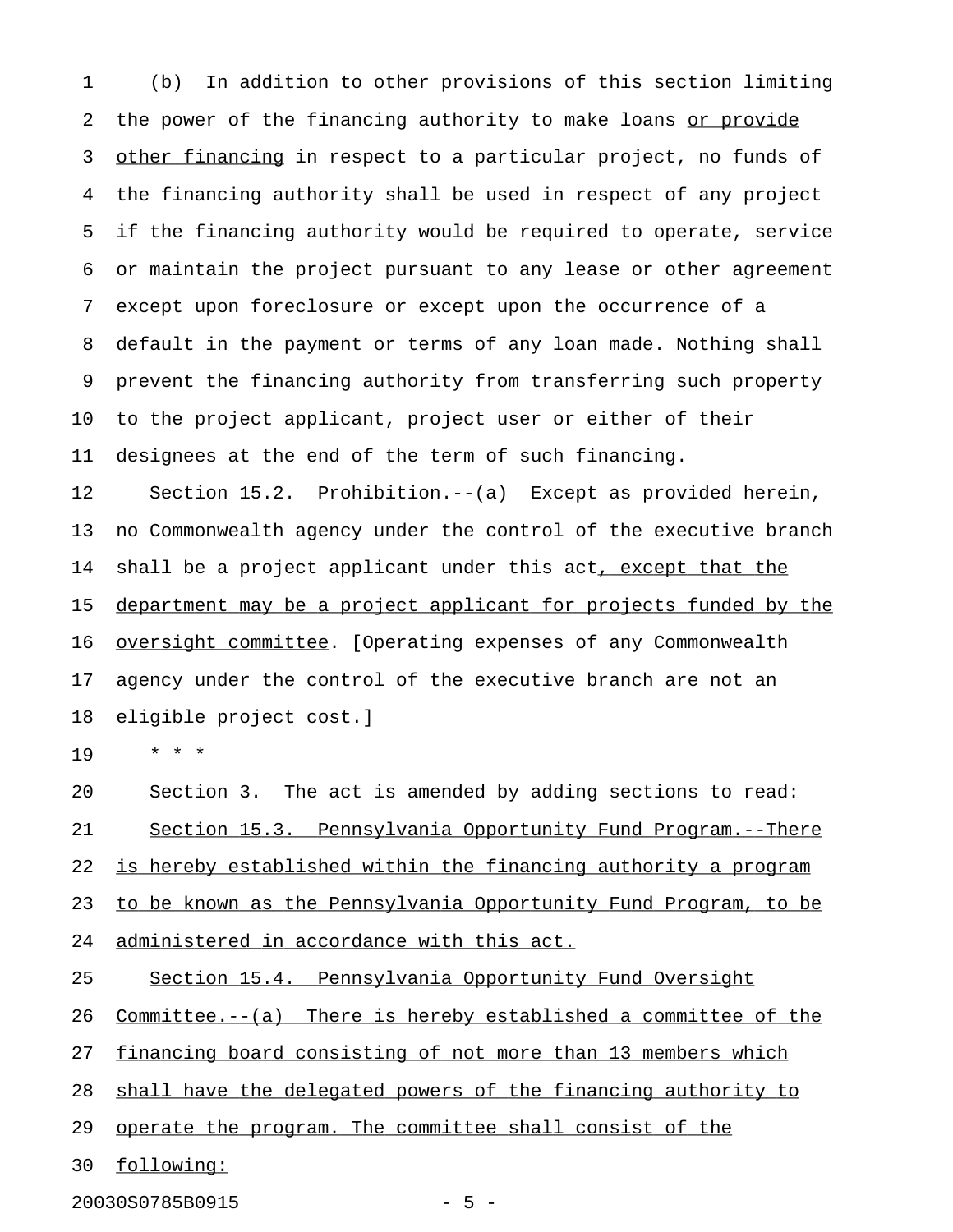| 1  | The Governor or his designee.<br>(1)                              |
|----|-------------------------------------------------------------------|
| 2  | (2)<br>The State Treasurer or his designee.                       |
| 3  | The Secretary of the Budget or his designee.<br>(3)               |
| 4  | (4)<br>The secretary or his designee.                             |
| 5  | (5)<br>The Secretary of Banking or his designee.                  |
| 6  | (6)<br>Four members of the General Assembly appointed as          |
| 7  | follows:                                                          |
| 8  | One member appointed by the President pro tempore of the<br>(i)   |
| 9  | Senate.                                                           |
| 10 | One member appointed by the Minority Leader of the<br>$(i$ ii)    |
| 11 | Senate.                                                           |
| 12 | (iii) One member appointed by the Speaker of the House of         |
| 13 | Representatives.                                                  |
| 14 | (iv) One member appointed by the Minority Leader of the           |
| 15 | House of Representatives.                                         |
| 16 | Four members appointed by the Governor.<br>(7)                    |
| 17 | The members appointed by the General Assembly shall<br>(b)<br>(1) |
| 18 | serve at the pleasure of the appointing authority.                |
| 19 | (2) Gubernatorial appointments shall serve for a term of          |
| 20 | four years from appointment and until a successor is appointed,   |
| 21 | except that two of the qubernatorial members shall be appointed   |
| 22 | to terms of only two years and their successors shall be          |
| 23 | appointed to terms of four years.                                 |
| 24 | Members of the oversight committee shall serve without<br>(C)     |
| 25 | compensation but shall be reimbursed for actual and reasonable    |
| 26 | expenses incurred in the performance of their official duties.    |
| 27 | The Governor shall serve as chairperson of the oversight<br>(d)   |
| 28 | committee or the Governor may designate another member to serve   |
| 29 | as chairperson, and the members of the oversight committee shall  |
| 30 | select one member to serve as secretary.                          |
|    | 20030S0785B0915<br>$-6-$                                          |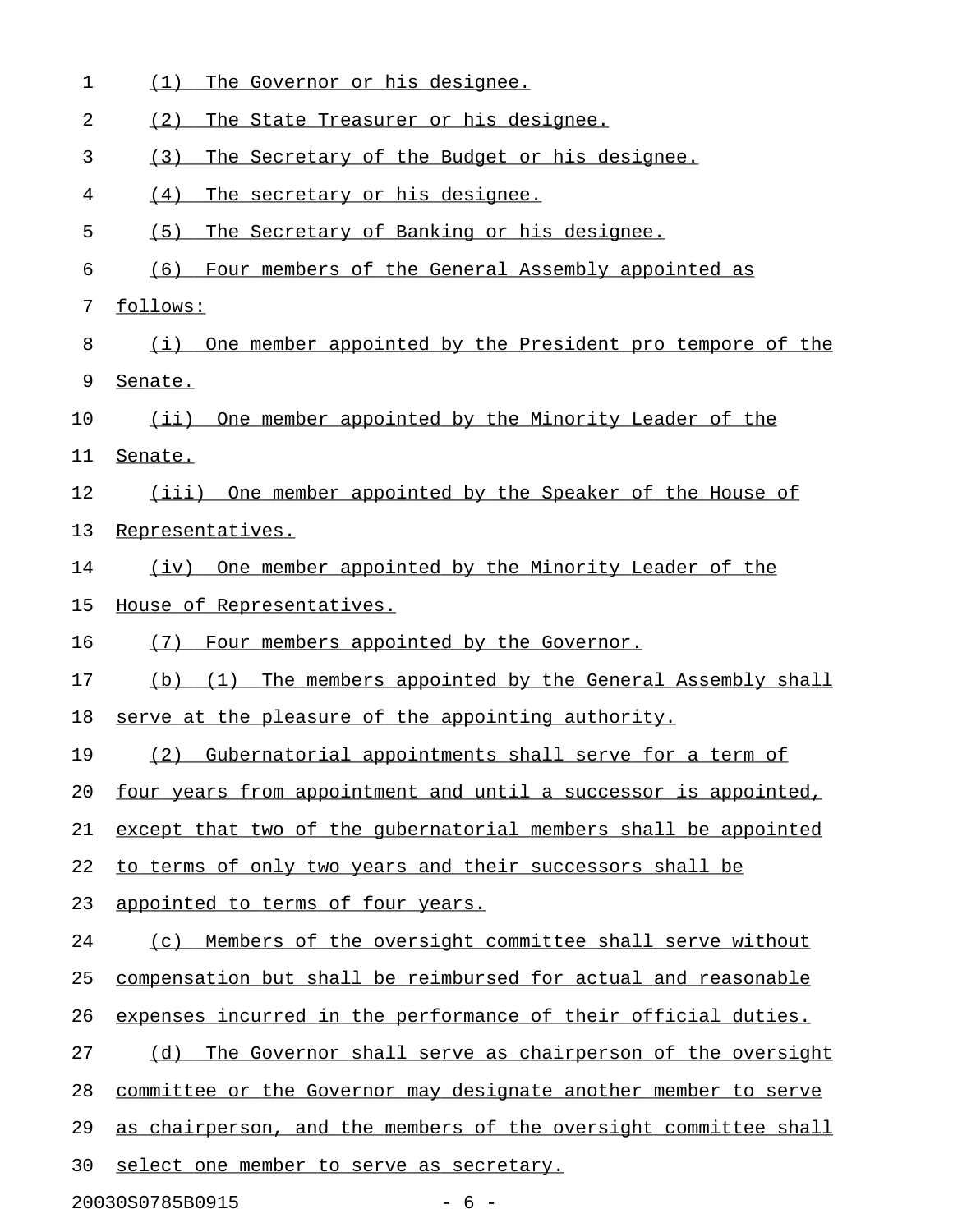1 (e) A designee may lawfully vote and otherwise act on behalf 2 of the member of the oversight committee. The designation shall 3 be in writing, delivered to the oversight committee and continue 4 in effect until revoked or amended in writing. Members of the 5 oversight committee who are legislators may appoint designees to 6 represent them at meetings of the oversight committee. 7 (f) A majority of the members of the oversight committee 8 then serving shall constitute a quorum of the oversight 9 committee for the purposes of conducting business. Only members 10 or their designees who are physically present at a meeting or 11 able to participate fully in the deliberations by appropriate 12 telecommunications means shall count toward a quorum of the 13 oversight committee. 14 Section 15.5. Additional Powers and Duties of the Oversight 15 Committee. $--(a)$  In addition to the delegated powers of the 16 financing authority, the oversight committee shall have the 17 following additional powers and duties: 18 (1) To authorize and direct the issuance of bonds by the 19 financing authority, which, upon authorization by the oversight 20 committee, shall be deemed for all purposes to have been issued 21 by resolution of the financing authority. 22 (2) To control and manage, invest and reinvest money 23 received from such bond financing, from repayments and 24 redeposits or from any other source derived and dedicated for 25 use in the program and for all expenses associated with the 26 program. Such funds may be deposited by the oversight committee 27 in banks or trust companies in special accounts for use by the 28 oversight committee as set forth above, including the use of 29 interest earned on such accounts. Moneys in such accounts shall 30 be paid out on order of the oversight committee.

20030S0785B0915 - 7 -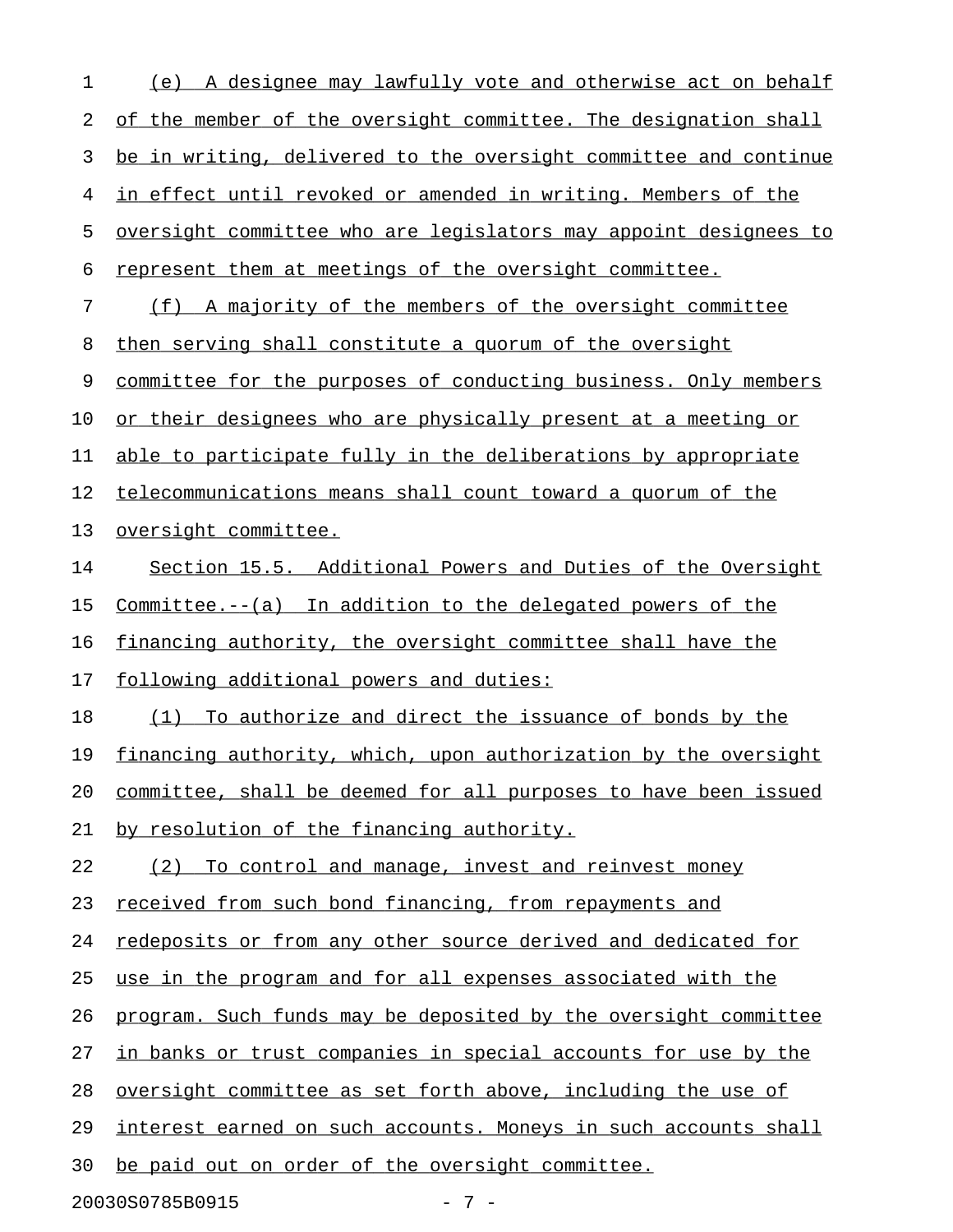| $\mathbf 1$ | (3) To hold, purchase, sell, lend, assign, transfer or           |
|-------------|------------------------------------------------------------------|
| 2           | dispose of any category of securities and investments, in which  |
| 3           | money dedicated for use in the program has been invested and the |
| 4           | proceeds of such investments.                                    |
| 5           | (4) To make loans or to guarantee loans to promote               |
| 6           | agriculture and tourism in the Commonwealth. Such loans or loan  |
| 7           | guarantees may be made by providing funds to the department to   |
| 8           | administer on behalf of the oversight committee.                 |
| 9           | (b) Funds deposited by the oversight committee in special        |
| 10          | accounts in banks or trust companies may be prudently invested   |
| 11          | $\mathbf{in}$ :                                                  |
| 12          | Obligations of the United States government, its<br>(1)          |
| 13          | agencies and instrumentalities, which have a liquid market with  |
| 14          | <u>a readily determinable market value.</u>                      |
| 15          | (2) Certificates of deposit and other evidences of deposit       |
| 16          | at financial institutions, bankers' acceptances and commercial   |
| 17          | paper rated in the highest tier, for example, A1, P1, F1 or D1   |
| 18          | or higher, by a nationally recognized rating agency.             |
| 19          | Obligations of State and local governments, and of<br>(3)        |
| 20          | public authorities, which obligations are rated in one of the    |
| 21          | top three rating categories by a nationally recognized rating    |
| 22          | agency.                                                          |
| 23          | Repurchase agreements whose underlying purchased<br>(4)          |
| 24          | securities consist of the foregoing.                             |
| 25          | Money market funds regulated by the Securities and<br>(5)        |
| 26          | Exchange Commission having aggregate assets of at least fifty    |
| 27          | million dollars (\$50,000,000) on the date of investment and     |
| 28          | whose portfolio may consist only of dollar-denominated           |
| 29          | securities.                                                      |
| 30          | (c) Actions taken by the oversight committee shall not be        |
|             |                                                                  |

20030S0785B0915 - 8 -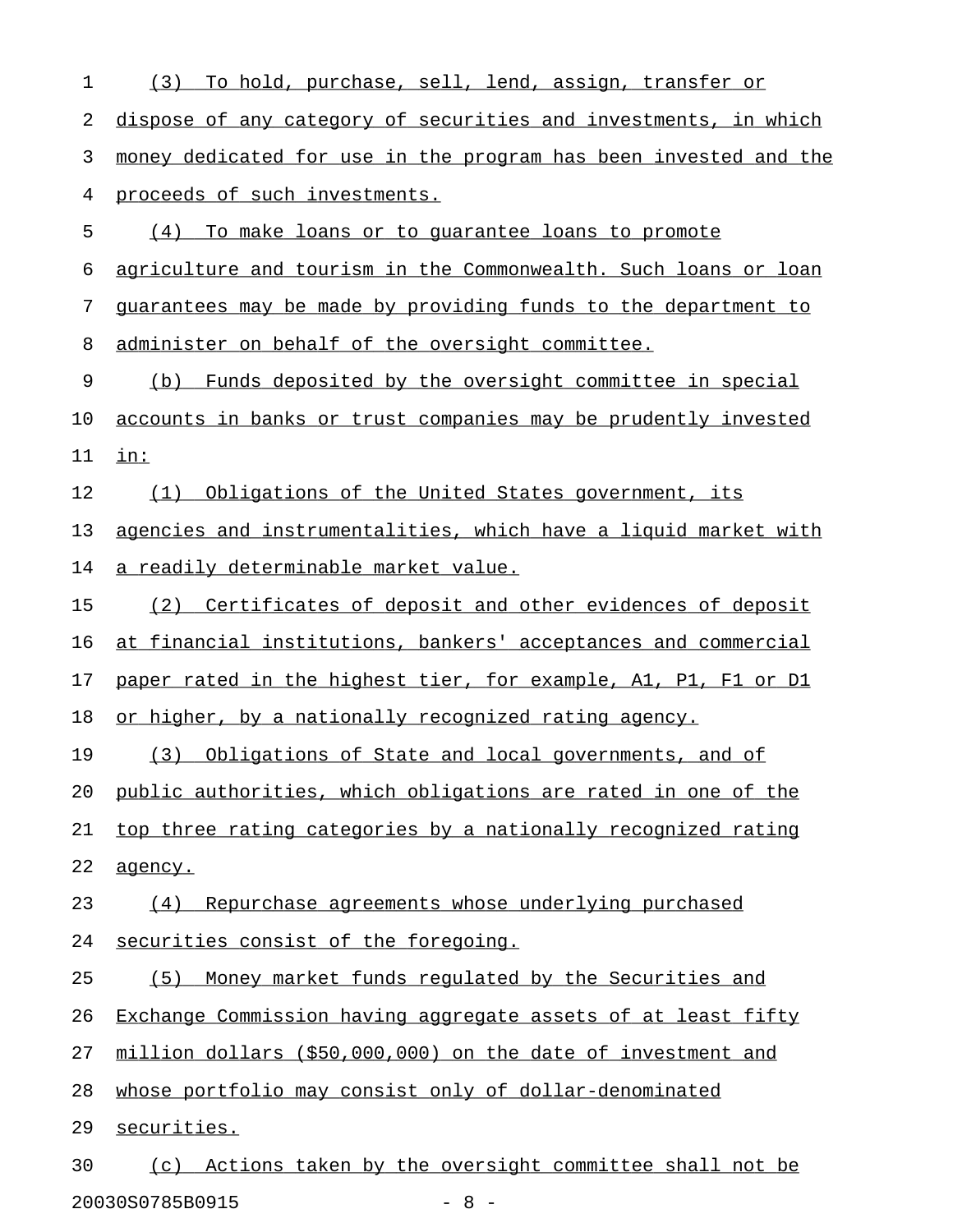1 subject to review by the financing board.

2 (d) In the exercise of its powers, the oversight committee 3 must exercise that degree of judgment, skill and care under the 4 circumstances then prevailing that persons of prudence, 5 discretion and intelligence, who are familiar with investment 6 matters, exercise in the management of their own affairs, not in 7 regard to speculation but in regard to permanent disposition of 8 the funds, considering the probable income to be derived from 9 the investments and the probable safety of their capital. 10 (e) The members of the oversight committee and their 11 professional personnel shall stand in a fiduciary relationship 12 to the Commonwealth and its citizens regarding the investments 13 of the money of the fund and shall not profit, either directly 14 or indirectly, with respect thereto. 15 Section 15.6. Pennsylvania Opportunity Fund Program.--The 16 Pennsylvania Opportunity Fund Program shall consist of a program 17 that will provide loan financing or loan quarantees to owners of 18 businesses engaged in tourism-related activities or to farmers 19 engaged in production agriculture. The oversight committee may 20 establish a loan and loan quarantee program for this purpose, or 21 it may contribute such moneys to the department for the use by 22 the department under one or more programs administered by the 23 department which are consistent with the purpose of this 24 program. The oversight committee may commit up to one hundred 25 million dollars (\$100,000,000) in first-round funds to this 26 program. Before any projects are approved under this program, 27 the oversight committee or the department, as appropriate, must 28 develop written quidelines. With regard to this program, there 29 is no limit on the amount of second-round or subsequent-round 30 funding that may be provided to the program by the oversight 20030S0785B0915 - 9 -